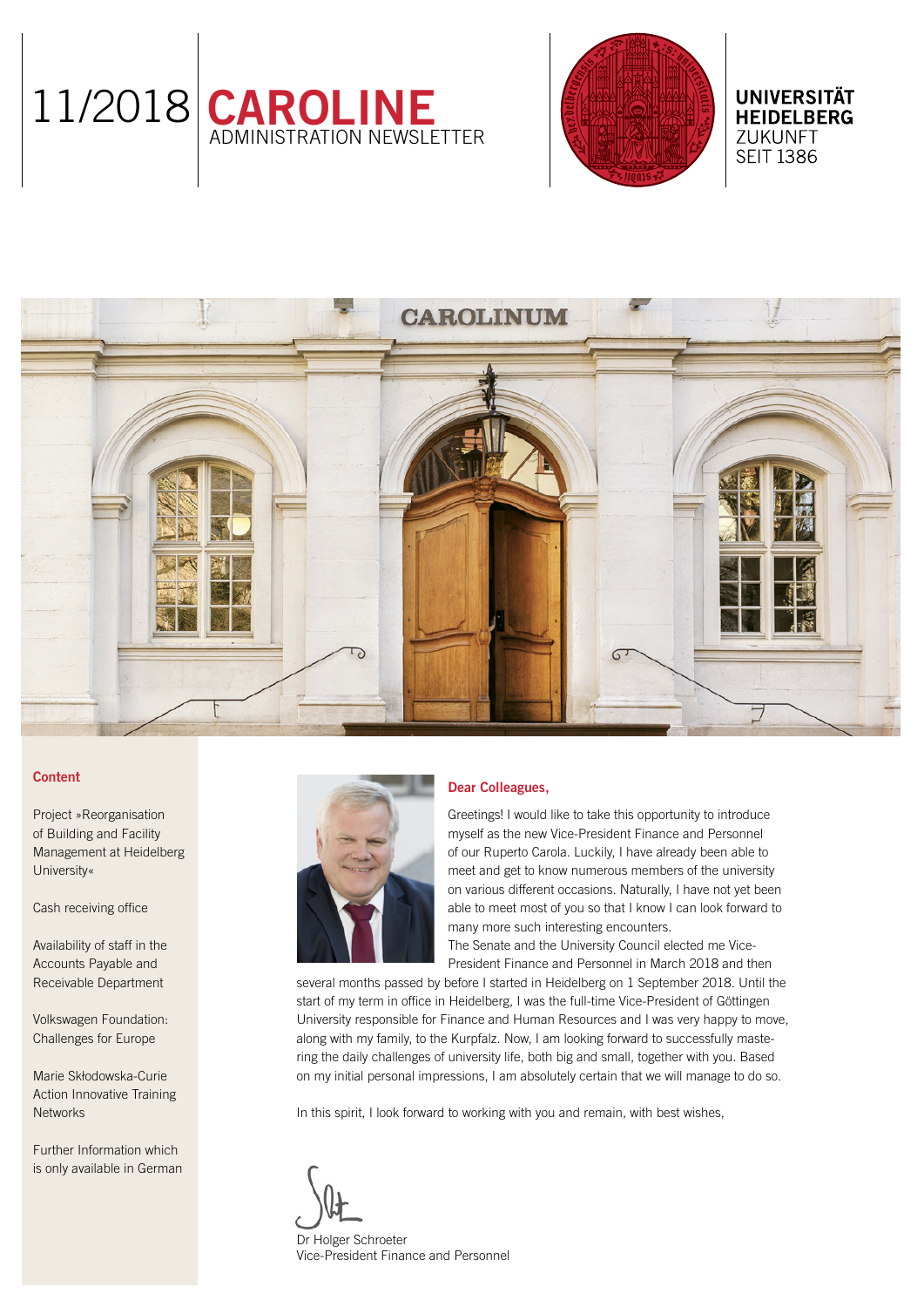# CAROLINE ADMINISTRATION NEWSLETTER 11/2018

### <span id="page-1-0"></span>[PLANNING,](https://www.uni-heidelberg.de/institutions/administration/construction/index.html)  [CONSTRUCTION AND](https://www.uni-heidelberg.de/institutions/administration/construction/index.html)  **SAFFTY**

[Head](https://www.uni-heidelberg.de/institutions/administration/construction/index.html)  [Alexander Matt](https://www.uni-heidelberg.de/institutions/administration/construction/index.html)

### [FINANCE](https://www.uni-heidelberg.de/institutions/administration/finance/)

[Head](https://www.uni-heidelberg.de/institutions/administration/finance/)  [Tim Krützfeldt](https://www.uni-heidelberg.de/institutions/administration/finance/)

### [RESEARCH DIVISION](http://www.uni-heidelberg.de/institutions/administration/research/index.html)

**[Head](http://www.uni-heidelberg.de/institutions/administration/research/index.html)** [Dr. Sigurd Weinreich](http://www.uni-heidelberg.de/institutions/administration/research/index.html)

## Project »Reorganisation of Building and Facility Management at Heidelberg University«

At the start of 2017, Heidelberg University initiated a project in its building and facility management. The aim was to improve the ever-growing challenges in building and facilities management using efficient structures for university users. In support of this goal, HIS-HE was commissioned to provide substantive support to the project. The project was discussed and formally concluded during a final presentation in the President's Office in July 2018. You can find more information on the results of the different subprojects online.

Subprojects results

■ www.uni-heidelberg.de/institutions/administration/organisation-development/reorga [construction/index.html](https://www.uni-heidelberg.de/institutions/administration/organisation-development/reorga_construction/index.html)

### Cash receiving office

Administration of the cash receiving office was transferred to Dept. 4.3 Financial Accounting in June 2018. As a result, forms have now been amended and updated. Please note that not all forms are currently available in English.

### Forms

 [www.uni-heidelberg.de/universitaet/beschaeftigte/service/finanzen/buchhaltung/](https://www.uni-heidelberg.de/universitaet/beschaeftigte/service/finanzen/buchhaltung/downloads/) [downloads/](https://www.uni-heidelberg.de/universitaet/beschaeftigte/service/finanzen/buchhaltung/downloads/)

### Availability of staff in the Accounts Payable and Receivable Department

In order to process your queries for staff in the Accounts Payable and Receivable Department (payment and acceptance requests) more quickly and effectively, we have set up central email addresses.

For questions relating to creditor invoices (invoices/credit notes from suppliers/service providers) please contact:

kreditoren@zuv.uni-heidelberg.de

For questions relating to debtor invoices (receipt of payment following funding requests, university invoices to others, etc.) please send an email to:

debitoren@zuv.uni-heidelberg.de

### Volkswagen Foundation: Challenges for Europe

For some years now, Europe has been facing a number of serious challenges which cause severe frictions among European states and can only be addressed collectively. Among them are economic crises, social inequality, migration, populism and nationalism, the erosion of democracy, disinformation, terrorism, and cyber security. In light of these challenges, the Foundations encourage researchers to develop research-based impulses for future cooperation within Europe.

The aim of this call is to stimulate basic research on issues relating to Europe and the European Union, encourage comparative studies, and strengthen academic collaboration among European scholars. The call targets scholars in the humanities, social, and cultural sciences. Funding can be provided for the development of European research groups in which up to five principal investigators from at least three European countries collaborate. The total amount of funding available is up to 1 million euros over a period of maximum four years. The deadline for applications is 13 December 2018.

### Volkswagen Foundation

 [www.volkswagenstiftung.de/en/funding/our-funding-portfolio-at-a-glance/challenges-for](https://www.volkswagenstiftung.de/en/funding/our-funding-portfolio-at-a-glance/challenges-for-europe)[europe](https://www.volkswagenstiftung.de/en/funding/our-funding-portfolio-at-a-glance/challenges-for-europe)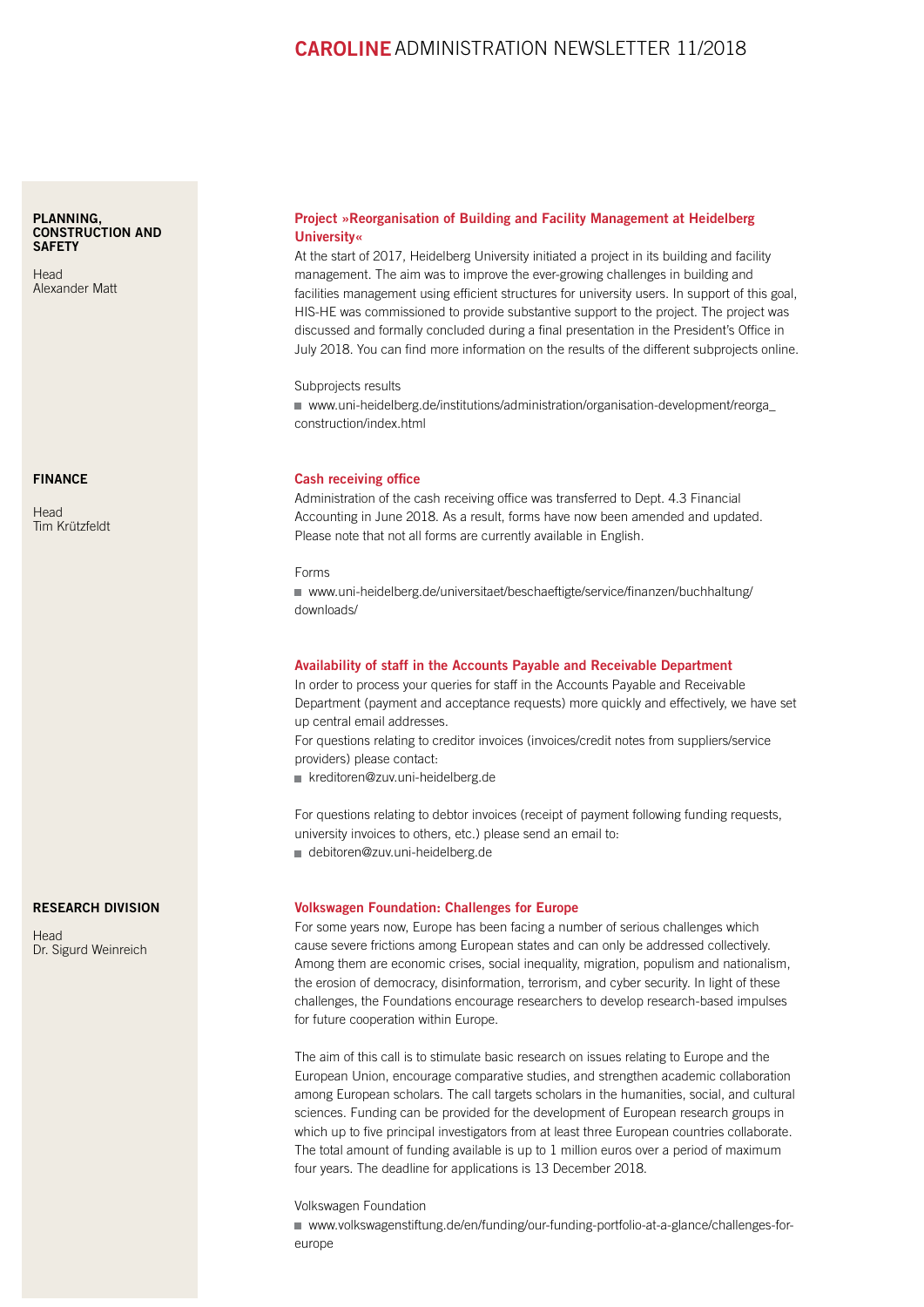# <span id="page-2-0"></span>CAROLINEADMINISTRATION NEWSLETTER 11/2018

### Marie Skłodowska-Curie Action 'Innovative Training Networks'

The Marie-Skłodowska-Curie Action 'Innovative Training Networks' was opened on 13 September 2018. Funding is available for structured doctoral training programmes for up to four years. The closing date for proposals is 15 January 2019.

### Overview

[www.nks-msc.de/en/inst-massnahmen-itn.php](https://www.nks-msc.de/en/inst-massnahmen-itn.php)

Information for Applicants

■ [ec.europa.eu/research/participants/portal/desktop/en/opportunities/h2020/topics/msca](http://ec.europa.eu/research/participants/portal/desktop/en/opportunities/h2020/topics/msca-itn-2019.html)itn-2019 html

### Further Information which is only available in German

Amendment to the General Laboratory Regulations [www.uni-heidelberg.de/arbeitssicherheit](https://www.uni-heidelberg.de/universitaet/beschaeftigte/service/sicherheit/arbeitssicherheit.html)

Masterplan process for Im Neuenheimer Feld / Neckarbogen [www.uni-heidelberg.de/masterplan/](https://www.uni-heidelberg.de/masterplan/)

Financial processing of excursions ■ [www.uni-heidelberg.de/universitaet/beschaeftigte/service/finanzen/haushalt/](https://www.uni-heidelberg.de/universitaet/beschaeftigte/service/finanzen/haushalt/exkursionen.html) [exkursionen.html](https://www.uni-heidelberg.de/universitaet/beschaeftigte/service/finanzen/haushalt/exkursionen.html)

Changes in procurement law ■ [www.zuv.uni-heidelberg.de/finanzen/beschaffung/beschaffungshandbuch.html](https://www.zuv.uni-heidelberg.de/finanzen/beschaffung/beschaffungshandbuch.html)

Supplies of goods from other EU countries [www.uni-heidelberg.de/einrichtungen/verwaltung/finanzen/Intrahandelsstatistik.html](https://www.uni-heidelberg.de/einrichtungen/verwaltung/finanzen/Intrahandelsstatistik.html)

Current tips and forms from the Financial Accounting and Payment Transactions Department ■ [www.uni-heidelberg.de/einrichtungen/verwaltung/finanzen/d4\\_3.html](https://www.uni-heidelberg.de/einrichtungen/verwaltung/finanzen/d4_3.html)

 [www.uni-heidelberg.de/universitaet/beschaeftigte/service/finanzen/buchhaltung/](https://www.uni-heidelberg.de/universitaet/beschaeftigte/service/finanzen/buchhaltung/downloads/) [downloads/](https://www.uni-heidelberg.de/universitaet/beschaeftigte/service/finanzen/buchhaltung/downloads/)

Sharing fees relating to bank charges (new EU directive) ■ [www.uni-heidelberg.de/universitaet/beschaeftigte/service/finanzen/buchhaltung/](https://www.uni-heidelberg.de/universitaet/beschaeftigte/service/finanzen/buchhaltung/Entgeltteilung.html) [Entgeltteilung.html](https://www.uni-heidelberg.de/universitaet/beschaeftigte/service/finanzen/buchhaltung/Entgeltteilung.html)

Studium Generale: »Cultural Heritage« [www.uni-heidelberg.de/universitaet/studiumgenerale/index.html](https://www.uni-heidelberg.de/universitaet/studiumgenerale/index.html)

DFG – Draft proposals for new Collaborative Research Centres: Electronic submissions ■ [www.dfg.de/foerderung/info\\_wissenschaft/info\\_wissenschaft\\_18\\_45/index.html](http://www.dfg.de/foerderung/info_wissenschaft/info_wissenschaft_18_45/index.html)

BMBF – Medical research – Multi-lateral cooperation in the area of computational neuroscience: Germany – USA – Israel – France [www.bmbf.de/foerderungen/bekanntmachung-1929.html](https://www.bmbf.de/foerderungen/bekanntmachung-1929.html)

Berlin-Brandenburg Academy of Science and Humanities – Academy Prize [www.bbaw.de/die-akademie/auszeichnungen/preise/akademiepreis/akademiepreis](http://www.bbaw.de/die-akademie/auszeichnungen/preise/akademiepreis/akademiepreis)

Stays for visiting scientists during research projects – Update ■ [www.uni-heidelberg.de/md/zentral/einrichtungen/zuv/forschung/anlageao\\_](https://www.uni-heidelberg.de/md/zentral/einrichtungen/zuv/forschung/anlageao_gastaufenthalt.pdf) [gastaufenthalt.pdf](https://www.uni-heidelberg.de/md/zentral/einrichtungen/zuv/forschung/anlageao_gastaufenthalt.pdf)